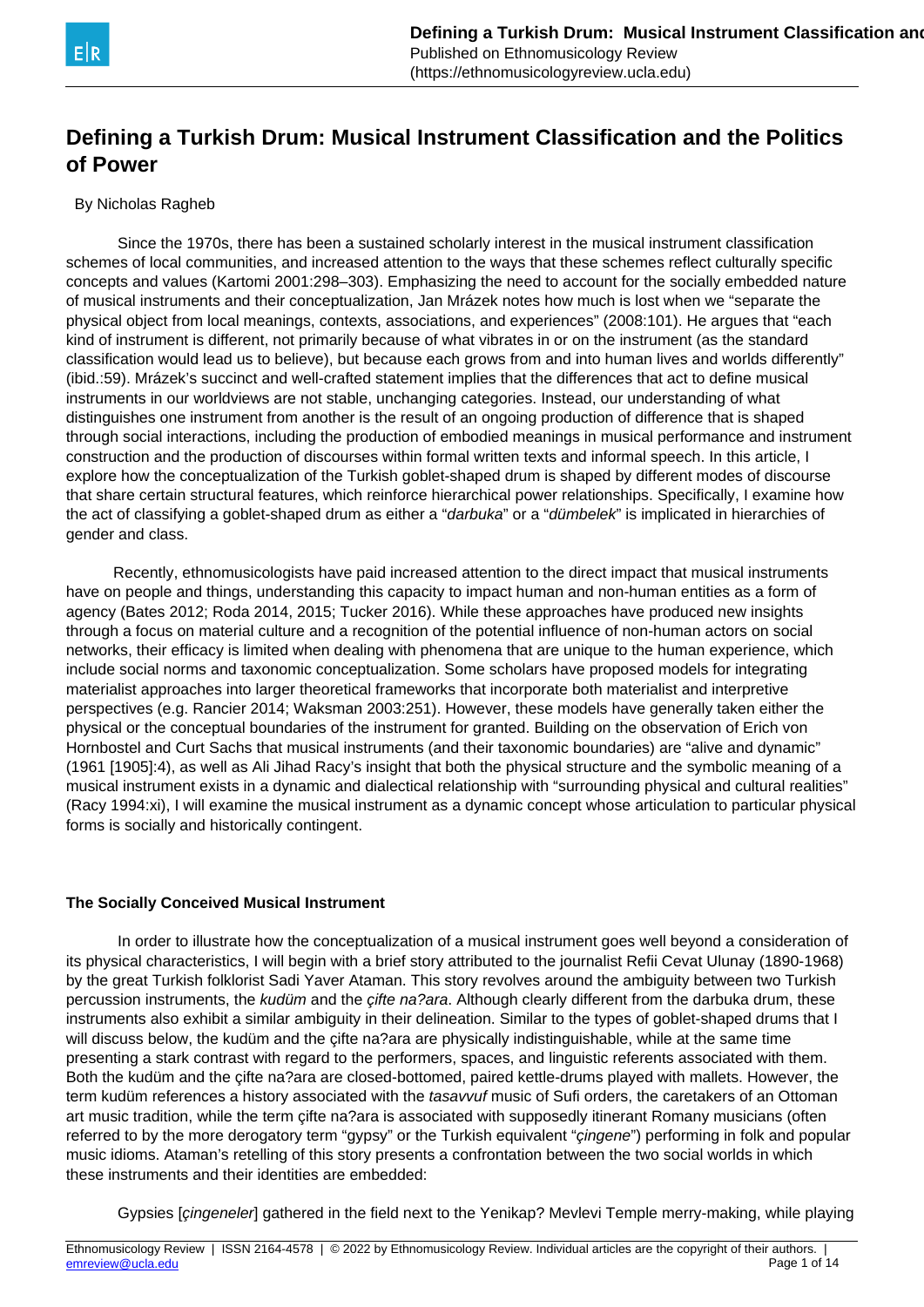<span id="page-1-0"></span>zurna and çifte na?ara. The gypsy playing the çifte na?ara got so excited that the çifte na?ara burst. One of the gypsies was sent forth to the Mevlevi Temple. To the head kudüm-player he said:

-- "Give me your 'çifte nara' for a little and let us play it. Afterwards we'll bring it back" he said.

-- "This is a kudüm-ü ?erif, buddy. Get lost!"—and like that he kicked out the gypsy, retreated to the presence of Seikh Osman Salahaddin Efendi and explained the situation.

Sheikh Efendi:

-- You shouldn't have ruined his good time. You should have given it to him.

The head kudüm-player, distainfully:

--"But sir!" he said "He calls the kudüm-ü ?erif a çifte nara"

Sheikh Efendi with a charming smile:

--"Dear one" he said "In the hands of a gypsy it is a çifte na?ara, and when it enters the temple it is a kudüm-ü ?erif once more…"

(Ataman 1997:441–442)<sup>[\[1\]](#page-1-0)</sup>

 In this story we see two instruments, the kudüm-ü ?erif and the çifte na?ara, distinguished by characteristics going well beyond their physical composition. The wise Sheikh is able to understand the transformative power of their social context and explains to his indignant disciple how the same musical object may be one instrument "in the hands of a gypsy" and another instrument when it enters the Sufi temple. In one instance the instrument is defined in relation to the performer, and in another its identity is shaped by the physical and social space in which it resides. While the cifte na?ara (now often referred to as the "nakkare") and the kudüm are physically indistinguishable, their positionality within a broader social context provides the associations necessary for us to distinguish them. In other words, the existence of two distinct instruments known as the çifte na?ara and the kudüm is the result of differences that are socially constructed. Any historical examination that reduces these instruments to purely physical artifacts will obscure their socially constructed origins, as will any examination of their social context that ignores the socially constructed quality of their identity. An examination of the Turkish darbuka and dümbelek must take the Sheikh's lesson to heart, and take into account not simply the physical structure of an instrument, which is itself variable and historically contingent, but also the interconnected nature of performer, space, and language that contribute to the identity of the instrument. A final lesson also emerges from this short tale: the passionate reaction of the disciple indicates to us that these distinctions matter to those who construct and maintain them. Being conscious of the socially contingent nature of the darbuka and dümbelek helps us to understand how the perception of these instruments and the boundaries of their identities have changed over time, but this awareness also leads us to question why these perceptions and distinctions matter.

 In order to better understand how the conceptualization and representation of musical instruments are connected to broader underlying social processes, it is useful to clarify the positionality of those who are classifying and representing them. While scholars of organology have often distinguished between instrument classification schemes produced by the foreign researcher and those that emerge tacitly from within a local context, it is important to note the ambivalence inherent in this perspective. Margaret Kartomi distinguishes between "culture-emerging" and "observer-imposed" organological classification schemes, describing culture-emerging schemes as those that "emerge informally within a culture" and "tend to reflect the broad socio-cultural ideas of the culture that produced them" and observer-imposed schemes as those that are "conceived and imposed by an insider or outsider musician, scholar, or museologist, usually in written form" (Kartomi 2001:298). While Kartomi's categories of culture-emerging and observer-imposed schemes are useful for emphasizing the different goals of classificatory frameworks and their relative embeddedness in particular cultures or subcultures, at a more fundamental level these terms are built upon a dichotomy of cultural insider versus cultural outsider that is easily problematized. These categories obfuscate a number of interrelated power relationships that are culturally and historically contingent, including the relative authority of written culture over aural culture, the authority of explicit knowledge over tacit knowledge, the power of the foreign researcher over the local informant, and the authority of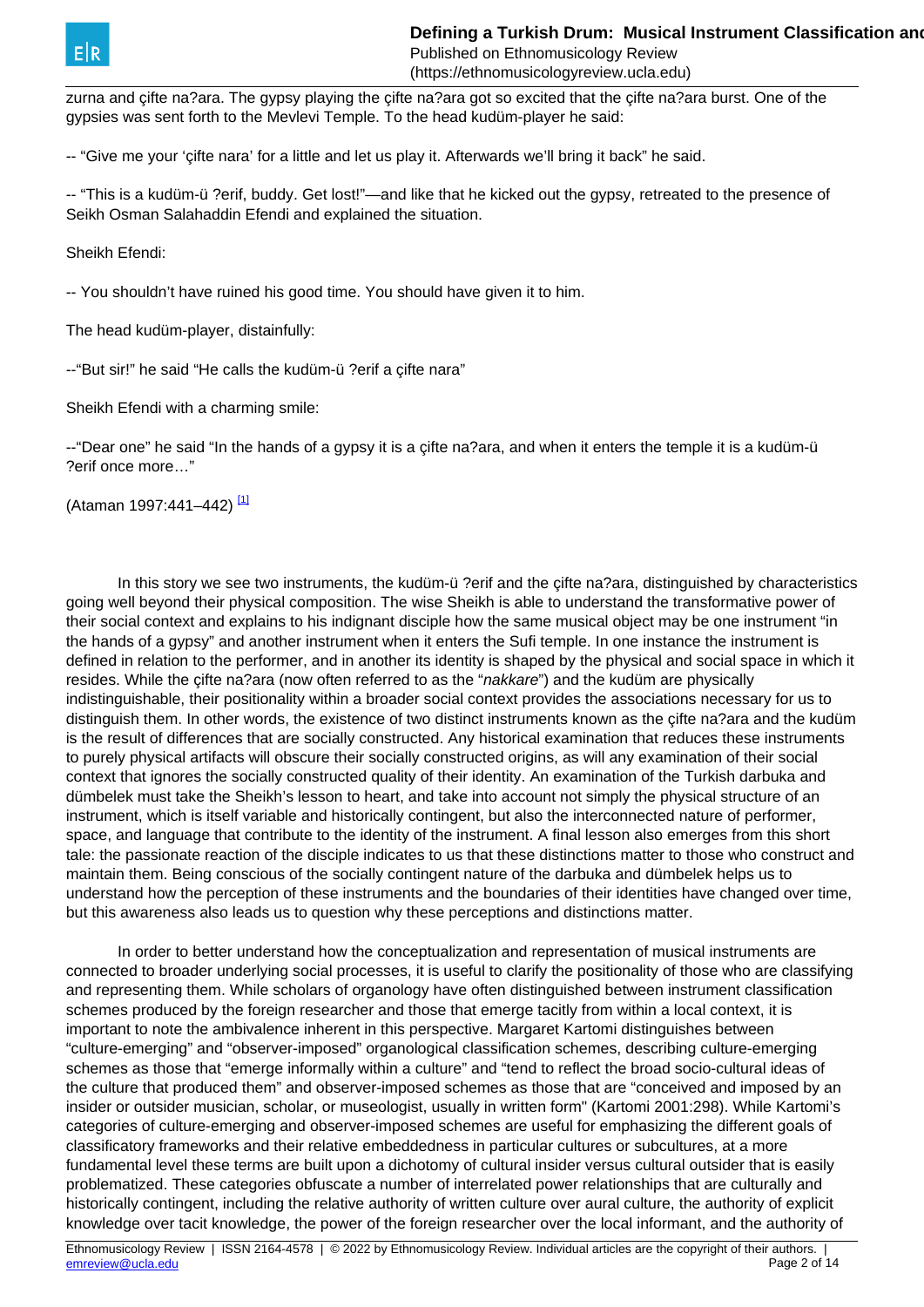**Defining a Turkish Drum: Musical Instrument Classification and Politics of Politics of Politics and Politics** 

Published on Ethnomusicology Review (https://ethnomusicologyreview.ucla.edu)

knowledge produced within the bounds of large academic institutions over knowledge produced within the course of everyday life. In particular, one might point to the ambivalent status of the Turkish scholar or professional musician who is part of the music culture being studied through upbringing and has a shared ethnic or national identity, while at the same time separated from it through his or her academic training and place in an elite academic institution. While Kartomi appears to identify professional training as well as the choice of written communication as more important than insider or outsider status as an indicator of the degree to which a classification scheme reflects "broad socio-cultural ideas" of a particular culture, I would argue that this is not always true, particularly when culture is understood as encompassing marginalized communities and spaces associated not only with so-called authentic or folk life but also empowered communities and power-laden spaces associated with urban life, academic institutions, and the influence of transnational cultural flows and shared cosmopolitan ideologies.

 I limit the scope of my discussion here to the classificatory and representational practices involving the goblet-shaped drum within Turkish and late Ottoman culture. I argue that observer-imposed schemes produced by Turkish music theorists and folklorists in written publications and the culture-emerging schemes, explored in historical studies as well as in my own ethnographic observations of Turkish musicians and instrument makers, are better understood as interrelated cultural practices of classification and representation that are all embedded in the same power structures of a shared cultural milieu. I explore the interrelated nature of these practices through language, tracing the fluid transformation of linguistic referents for the Turkish goblet-shaped drum and the gradual coalescence of the terms darbuka and dümbelek as broadly applied organological categories. Following this, I discuss how associations between particular spaces, performers, and the physical instrument reveal further connections between gender and the imagining of an exotic Other, and how these images feedback to shape the Turkish conceptualization of the musical sound of the drum. Finally, I explore how these social expectations concerning the gender and ability of the performer filter back into language by musical instrument names as derogatory slang terms. Because my primary focus in this article is to reveal the contiguous nature of dominant social hierarchies between different cultural domains, I focus primarily on forms of classification and representation that are produced by empowered groups: namely urban male academics, musicians, and instrument makers. I hope that this study will provide some context for future research exploring the perspectives of Turkish women drummers, and the ways in which these gendered hierarchies are maintained, resisted, or subverted.

#### **The Rise of the Darbuka and the Dümbelek**

 When I first began researching the Turkish darbuka, I understood it to be a drum consisting of a roughly two-foot long necked cylindrical shell made from metal or ceramic materials and topped with a synthetic or animal skin head. In addition to its physical structure, I saw the instrument being used frequently in countries across the Middle East, in performances ranging from those recognized as the most traditional, authentic forms to more explicitly hybridized popular musics, intermingling folk and art musics with transnational jazz, hip hop, and rock. I assumed that the widespread use of the instrument, along with its many different local names and idiosyncratic methods of production were the indicators of a long history of diffusion and diversification of the instrument in the region. In modern times, the names *tabla, dirbakki, dumbak*, and darbuka all refer to physically similar goblet-shaped drums in different regions of the Near East, in addition to countless regional variants (Marcus 2007:46; Picken 1975:116; Hassan 1999:416). In 2007, near the end of my first year of studying percussion instruments in Istanbul, I began to meet members of an older generation of drummers who performed Turkish sanat and tasavvuf music and would sometimes identify their drums as darbuka-s but also use the name dümbelek in an effort to distinguish the physical construction and performative context of their instruments. Several years later I studied tabla with a professional Egyptian drummer in Austin, Texas, and while his technique, repertoire of rhythms, and aesthetic sensibilities were quite different from those that I was exposed to in Turkey, he clearly identified the Egyptian tabla and the Turkish darbuka as the same instrument. As I began to formulate research questions regarding the goblet-shaped drum, it was this ambivalence that drove me to question my object of study and how to delineate its boundaries. Is the Turkish darbuka the same instrument as the Egyptian tabla, or the Iraqi dumbek, or are these separate but related instruments? Is the modern cast aluminum darbuka that emerged from workshops in Turkish cities the same instrument as the variety of goblet-shaped ceramic drums that have existed in Turkish villages for centuries, or are these different instruments? Rather than adopt a set of distinctions that privilege one perspective or another, I examine the different strategies through which these perspectives are formed. In doing so, I focus on the different identities of the Turkish goblet-shaped drum and the eventual consolidation of these identities into two instruments known as the darbuka and dümbelek. I argue that the representational boundaries formed by the conceptualization of the Turkish darbuka and dümbelek reveal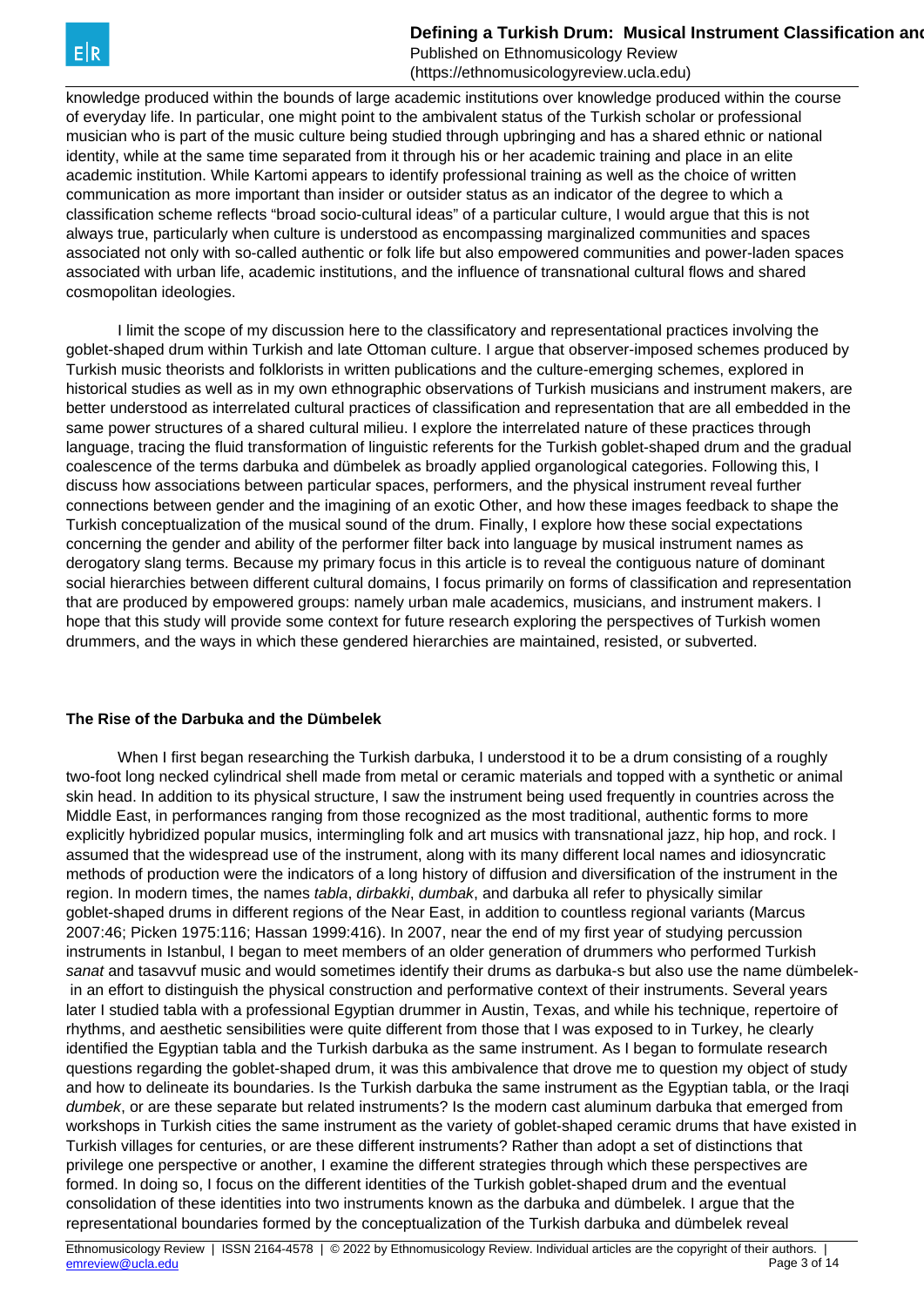

Published on Ethnomusicology Review

(https://ethnomusicologyreview.ucla.edu) embedded hierarchies of power that implicate gender, ethnicity, and social status.

 Historically, the name darbuka has most often been associated with goblet-shaped drums that were constructed with copper or aluminum shells in cities such as Istanbul or Ankara, while the ceramic goblet-shaped drums that were commonly used in villages were locally made and their names varied across different regions of Turkey. Laurence Picken's organological reference The Folk Musical Instruments of Turkey contains an entry for goblet-shaped drums that draws on the work of nine prominent Turkish scholars between 1938 and 1968, and includes information on the local names and physical characteristics of goblet-shaped drums in thirty-one Turkish provinces (Picken 1975:115-33). Picken's survey indicates that the name dümbelek was the most common regional name for ceramic, village-made drums during this period, followed by the names darbuka, dümbek, and deblek or deplek (ibid.:117-9). This historical survey, as well as my conversations with drummers living in Istanbul who had migrated there recently from different regions of Turkey, confirm that locally produced ceramic drums appear throughout Turkey, more commonly in southeastern provinces bordering Syria, and relatively rarely on the eastern Black Sea coast (ibid.:131). While the term darbuka applied to a much narrower subset of Turkish goblet-shaped drums in the early 20<sup>th</sup> century, this term was applied more expansively over time. The variety of names for goblet-shaped drums in Picken's survey is striking. While it is possible to dismiss these differences as purely linguistic, it is important to note that the drums also contain a number of physical differences. Picken notes some of these differences such as the overall size of the drum, the use of pellet bells or snares, and whether the head is attached with paste, rope, or both (see Figures 1a and 1b below). One interpretation of the presence of these physical differences, the use of strikingly different names, and the differences in the typical music and accompanying instruments in different local contexts is that these goblet-shaped drums are distinct percussion instruments.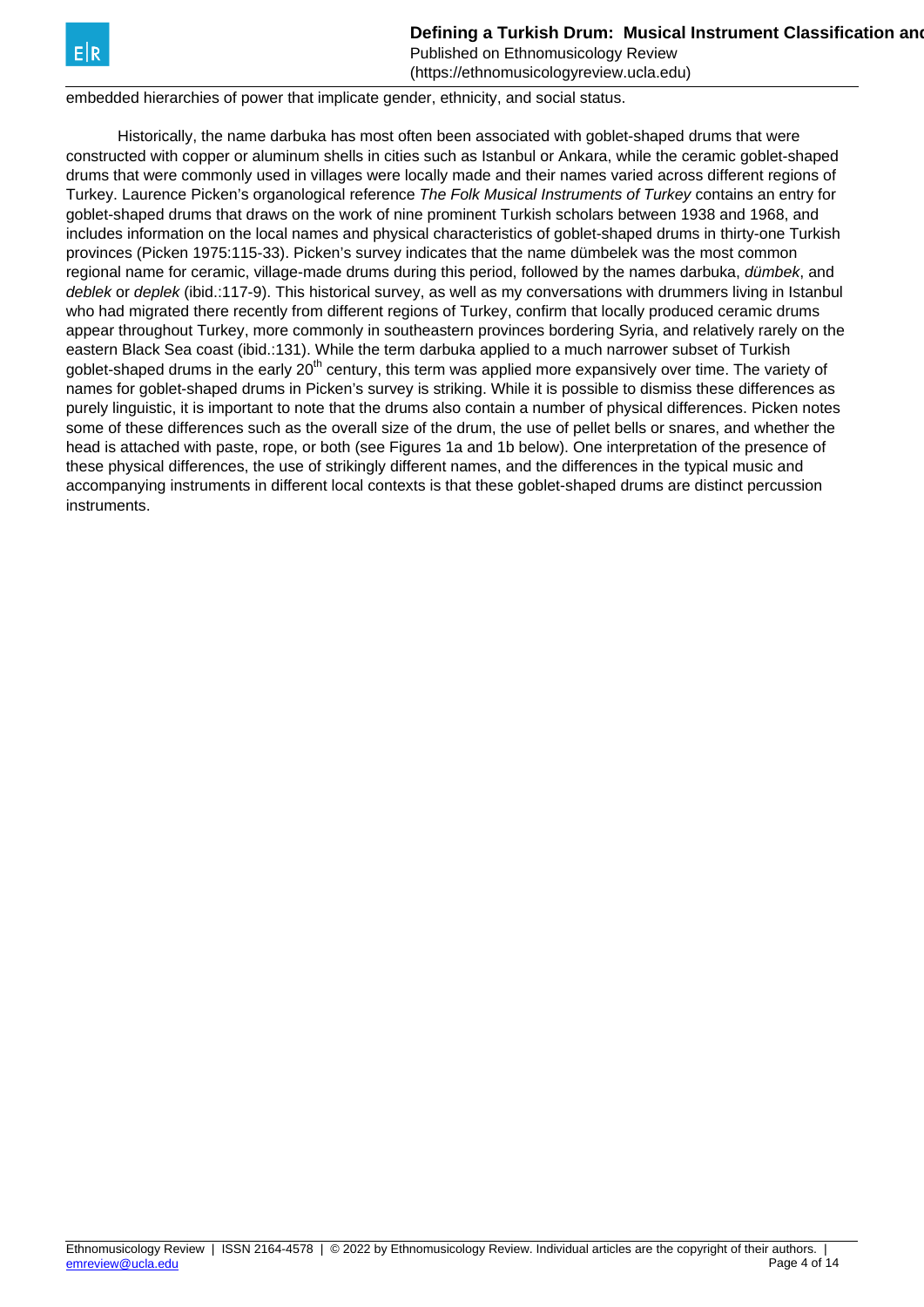### **Defining a Turkish Drum: Musical Instrument Classification and Politics**

Published on Ethnomusicology Review (https://ethnomusicologyreview.ucla.edu)

**PLACE** LOCAL **AUTHORITY USED IN** PASTED, TIED SNARE(S) AND **NAME** AND BRACED? PELLET-BELLS **ENSEMBLE IN COMBINATION** present + absent -WITH: dümbelek Ankara N.Y.1967 deblek Antalya **S.Y.1968** deplek debülbek H.B.Y. Aydın dümbek Balkesir  $H.B.Y.(138)*1959$ ut, keman, Dursunbey darbuka saz, cura, tef, düdük, kemançe cura, bağlama, L.E.R.P.1961 pasted and kaşık, zilli braced maşa darbuka Edremit bağlama H.B.Y.(142)1959 **Bitlis** dümbelek L.E.R.P.1966 small, pasted; large, pasted and braced Bodrum dünbek H.B.Y.(148)1959 kemane Bolu dümbek L.E.R.P.1966 Mudurnu dümbelek L.E.R.P.1966 dümbelek **Bursa** tesdümbek H.B.Y.1967 dümbelek Cankırı S.Y.1968 Denizli darbuka L.E.R.P.1962 pasted dabruka Edirne L.E.R.P.1966 pasted dömbek Elâzığ L.E.R.P.1966 pasted dümbelek H.B.Y.(99)1944 dümbek Eskişehir S.Y.1967 dümbelek darbuka Gaziantep L.E.R.P.1962 small, pasted; deblek large, braced deplek S.Y.1968 Hatay dümbek Reyhan deblek (Türkmen) H.B.Y. (private communication) İzmir darbuka D.K. 986 M.S.1962 tied and pasted  $+$  3 pellet-bells dömbelek K.Ç.1950 Kars dabruka L.E.R.P.1966 Kırklareli pasted dümbelek Kırşehir S.Y.1968 dümbelek Konya S.Y.1967 Kütahya dümbek H.B.Y.(112)1938 L.E.R.P.1961 pasted and tied dümbelek def, voice Manisa H.B.Y.(143)1959 dümbek Soma def, cura, zilli maşa Tarhala K. damburka L.E.R.P.1966 Muş deblek H.U.1966 Nigde Seyhan Adana darbuka L.E.R.P.1966 pasted Trabzon tarbuka H.B.Y.(77)1946 Türkmen deblek A.R.Y.1940 pasted and  $\,{}^{+}\,$ braced Zonguldak darbuka dömbelek Ereğli L.E.R.P.1966 (old name)

 $E|R$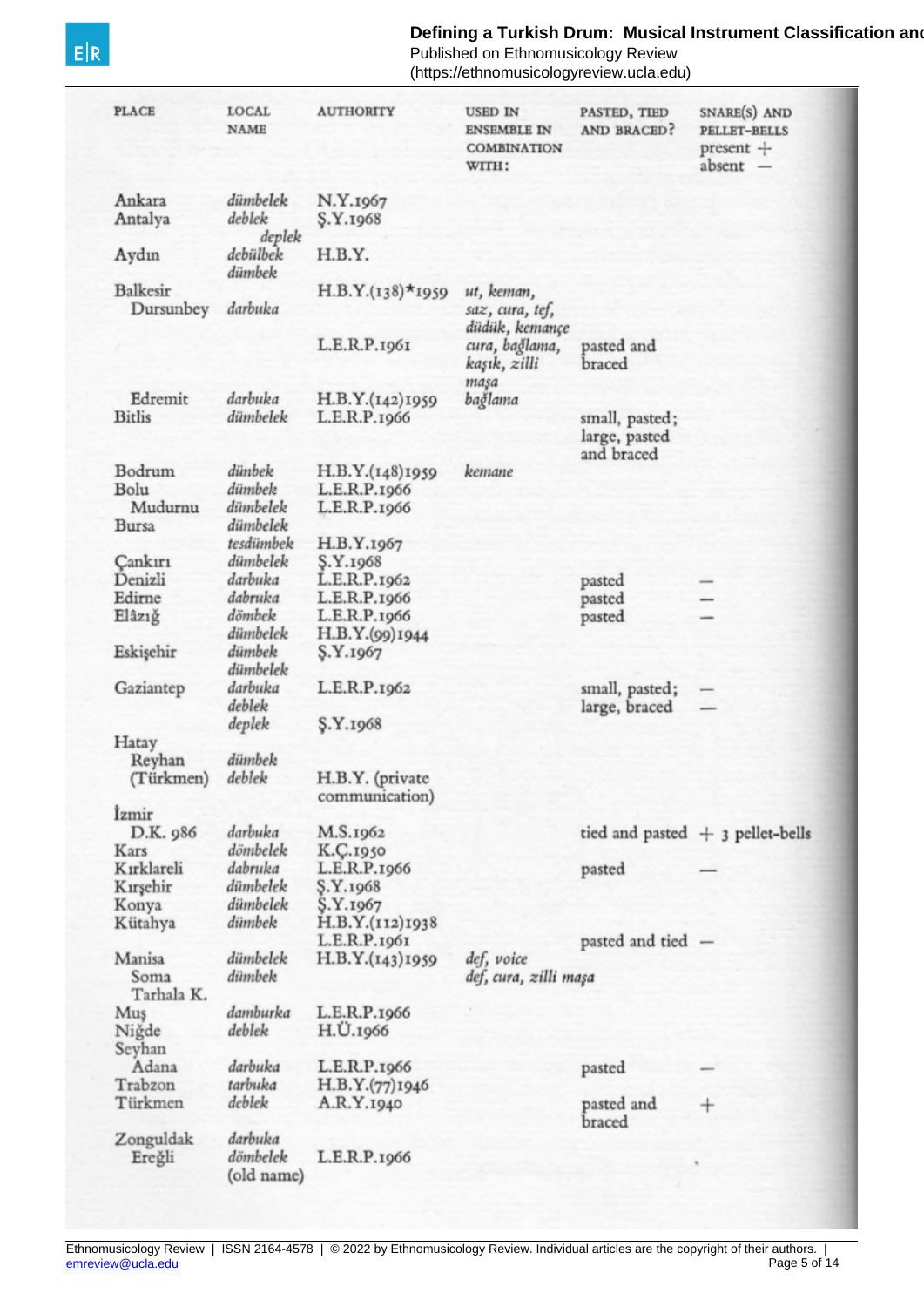<span id="page-5-0"></span>

(https://ethnomusicologyreview.ucla.edu)

#### **FIGURE 1A: Survey of goblet-shaped drum nomenclature and construction based on sources from 1938 to 1968 (Picken 1975:118)**

|            | <b>LOCAL</b>                                                                                                                                                                                                                                                   | <b>AUTHORITY</b>                                                  | <b>USED IN</b>                           | PASTED, TIED       | SNARE(S) AND          |
|------------|----------------------------------------------------------------------------------------------------------------------------------------------------------------------------------------------------------------------------------------------------------------|-------------------------------------------------------------------|------------------------------------------|--------------------|-----------------------|
|            | <b>NAME</b>                                                                                                                                                                                                                                                    |                                                                   | <b>ENSEMBLE IN</b><br><b>COMBINATION</b> | <b>AND BRACED?</b> | PELLET-BELLS          |
|            |                                                                                                                                                                                                                                                                |                                                                   | WITH:                                    |                    | present<br>$absent$ — |
| Safronbolu | küp                                                                                                                                                                                                                                                            | S.Y.A.r <sub>938</sub>                                            |                                          |                    |                       |
|            |                                                                                                                                                                                                                                                                | L.E.R.P.1966                                                      | bağlama, düdük                           |                    |                       |
|            |                                                                                                                                                                                                                                                                |                                                                   | zilli maşa                               | pasted             |                       |
| Urfa       | deplike                                                                                                                                                                                                                                                        |                                                                   |                                          |                    |                       |
|            | darbuka                                                                                                                                                                                                                                                        | A.S.1967                                                          |                                          |                    |                       |
| Yozgat     | deblek                                                                                                                                                                                                                                                         | S.Y.1968                                                          |                                          |                    |                       |
|            | deplek                                                                                                                                                                                                                                                         |                                                                   |                                          |                    |                       |
|            |                                                                                                                                                                                                                                                                | * Figures in brackets are page-references to H. B. Yönetken, 1966 |                                          |                    |                       |
|            | S.Y.A. = Sadi Yaver Ataman<br>$K.C. =$ Kemal Çilingiroğlu<br>$A.S. =$ Abdurrahman Sarıgül<br>M.S. = Muzaffer Sarısözen<br>$H.U. = Harun Unlenen$<br>$A.R.Y. = Ali Rıza Yalgın$<br>$N.Y. = Nur Yalman$<br>S.Y. = Şemsi Yastıman<br>H.B.Y. = Halil Bedî Yönetken | Key to initials (informants and sources in alphabetical order):   |                                          |                    |                       |

#### **FIGURE 1B: Survey of goblet-shaped drum nomenclature and construction based on sources from 1938 to 1968 (Picken 1975:119)**

 In contrast to the variety of names for these regional ceramic percussion instruments, goblet-shaped drums made from metal in Turkish cities have consistently been referred to as darbuka-s over the past century. The popularization of the metal goblet-shaped drum in urban musical genres is generally associated with its use by Hasan Tahsin Parsadan in the nightclub style of fas?l music, popular in the 1930s and 1940s (Rona 1970:469; Öztuna 1989:140). While there is little evidence concerning the construction of the earliest metal drums in Turkey, a number of musicians and instrument makers with whom I spoke with in Istanbul credit Parsadan with introducing the material innovation of copper and brass drum vessels. Ahmet Külik, a darbuka player working with Turkish Radio and Television remarked to me in an interview that Parsadan commissioned his first metal darbuka from the artisan Emin Taflan in the Beyaz?t area of Istanbul (interview, 16 August 2011, Istanbul). This introduction of new instrument production methods using new materials and a new urban context led to the emergence of the darbuka drum as distinct from numerous regionally produced, ceramic goblet-shaped drums. Picken alludes to this twice, first by explaining that his survey of folk instruments does not include a discussion of the copper darbuka-s that "are made . . . largely for concert use . . . in Istanbul" (1975:119), and later in his discussion of the use of the term darbuka in the area of Safranbolu to refer exclusively to "city-made drums with aluminum or copper shells" (ibid.:117). Mahmut Gazimihal's book Türk Vurmal? Calg?lar? (Turkish Percussion Instruments)<sup>[\[2\]](#page-5-0)</sup> confirms this distinction noting the use of the goblet-shaped drum deblek in Yürük and Cenup, alongside a separate entry on the darbuka, which reads: "This name was not used by us" (Bizde bu adla kullan?lmazd?) (Gazimihal 1975:28), indicating the absence of the term darbuka in Turkish village culture.

 The handful of references to the term darbuka among other regional names recorded by Picken may be understood as the beginning of a gradual expansion of the use of the term to define goblet-shaped drums throughout Turkey. This is supported by the fact that each instance of the term darbuka used to describe a locally-made drum was recorded between 1959 and 1966, the last seven years of the forty-year period Picken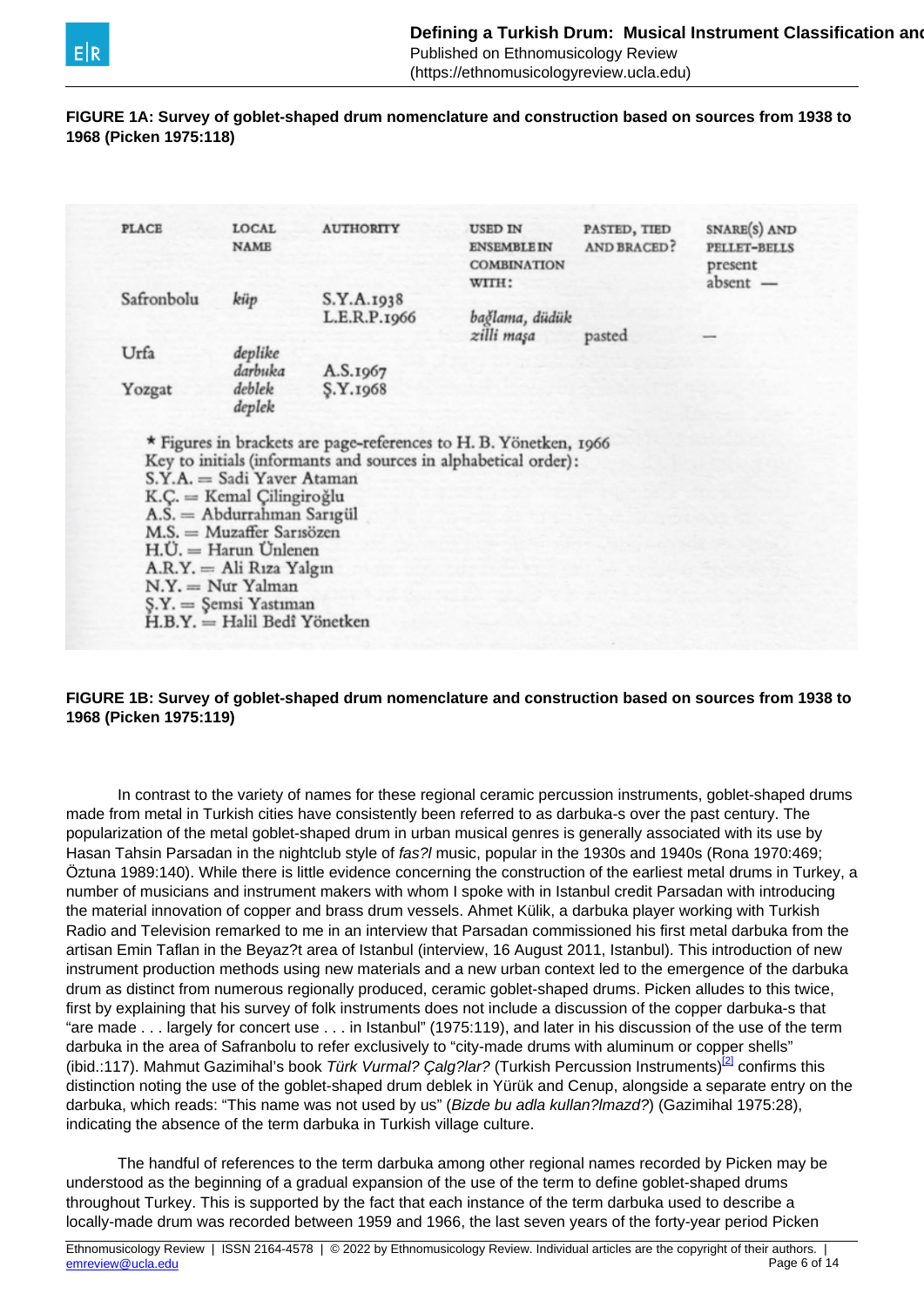examined. Moreover, the areas in which the term darbuka was used were often found to employ multiple names for the drum. Picken even writes the phrase "old name" next to the term dömbelek in Ere?li, while reporting the use of darbuka in the Zonguldak province within which Ere?li is situated, implying the replacement of one term by the other (Picken 1975:118). The gradual expansion of the application of the term darbuka from city-made metal drums to all varieties of the goblet-shaped drum appears to have parallels in the textual representations of the instrument.

 In Turkish musicological literature from the last half of the twentieth century, the term darbuka is often the standard, unmarked term for all forms of goblet-shaped drums while alternate names are marked as local terminology with associations to particular rural areas and situated in binary opposition to the term darbuka. Vural Sözer's Müzik ve Müzisyenler Ansiklopedisi (Encyclopedia of Music and Musicians) contains an early example of the use of the term darbuka as an umbrella category for a variety of different goblet-shaped drums (1964:180). Later books on regional folk dances such as Abuzer Akb?y?k's work on the folk dances of ?anl?urfa, or Çinkayalar's volume on the Turkish folk dances of Cyprus, label goblet-shaped drums as darbuka-s and notate the local term for the instruments parenthetically (Akb?y?k 1989:34; Çinkayalar 1990:88). These musicological publications are the culmination of a trend beginning in the early twentieth century in which a drum produced in cities using the relatively recent innovations of mechanical lathes and aluminum casting became the dominant image of the instrument, grouping together drums previously defined in relation to a regional identity, rural environment, local performers, and older ceramic production technologies.

 In addition to the use of the term darbuka as a more general name for goblet-shaped drums in publications on specific regional music and dance traditions, works dealing with Turkish music in a broader, more theoretical sense began to utilize different categories that emphasize an urban/folk division. Öztuna's Türk Musikisi Ansiklopedisi (Turkish Music Encyclopedia), first published in 1969, defines goblet-shaped drums plated in tin or copper as darbuka-s, ceramic variants as dümbelek-s and goblet-shaped drums used in folk music as *cömlek-*s (Öztuna 1989:152). Öztuna's initial tripartite classification does not, to my knowledge, appear elsewhere in Turkish musicological literature. However, his use of the term dümbelek as another general category of goblet-shaped drum in opposition to darbuka reappears in later scholarship as a shared conceptualization of the dümbelek, as the folk darbuka.

 A prime example of this use of dümbelek as a referent for goblet-shaped drums associated with folk culture is Göktan Ay's book Folklora Giri? (Introduction to Folklore) (1990). Ay's pedagogical text contains a chapter exclusively devoted to Turkish folk musical instruments that describes all goblet-shaped drums associated with Turkish folk music using the overarching category of dümbelek (ibid.:70). Similarly, Vural Sözer associates the term dümbelek with "folk" (halk) culture and ceramic construction (Sözer 2005:203). While Picken has demonstrated that goblet-shaped drums with different physical characteristics and associated with different performers and spaces have been referred to by a variety of names over the course of the twentieth century, this linguistic diversity has diminished increasingly over time. It has been replaced by two dominant terms: darbuka and dümbelek. Interestingly, I noticed a number of recurring associations in the way that my interlocutors in Turkey would use these two terms. Most striking was the way musicians and instrument makers in Istanbul would often refer to female drummers as dümbelekçi (those who play the dümbelek) while calling male drummers in similar contexts darbukac? (those who play the darbuka). Upon examining the different ways these terms were deployed by individuals in casual conversation, as well as in pedagogical literature, I have concluded that the term darbuka implies connections to metal working technologies, urban spaces, and professional male performers, while the term dümbelek is generally deployed as a term for Turkish goblet-shaped drums that are connected to older ceramic production technologies, rural spaces, and non-professional female performers. Importantly, this distinction embodies a hierarchical relationality: all dümbelek-s are considered to be darbuka-s but only a subset of darbuka-s is considered to be dümbelek-s. Building on my discussion here of more recent naming practices in academic scholarship, I will now provide some historical context for the current associations between these two terms and certain collective expectations surrounding the gender and status of the performer.

#### **The Goblet-shaped Drum as a Historical Other**

 Associations between the goblet-shaped drum, overt sexuality, and immoral behavior have roots extend?ng beyond Early Turkish history into the late Ottoman period. Eremya Çelebi Kömürciyan refers to the existence of neighboring communities of Armenian-speaking Christian Roma and Greek Roma in Istanbul during the 17<sup>th</sup> century, and he recounts the disparaging comments of one Armenian chronicler: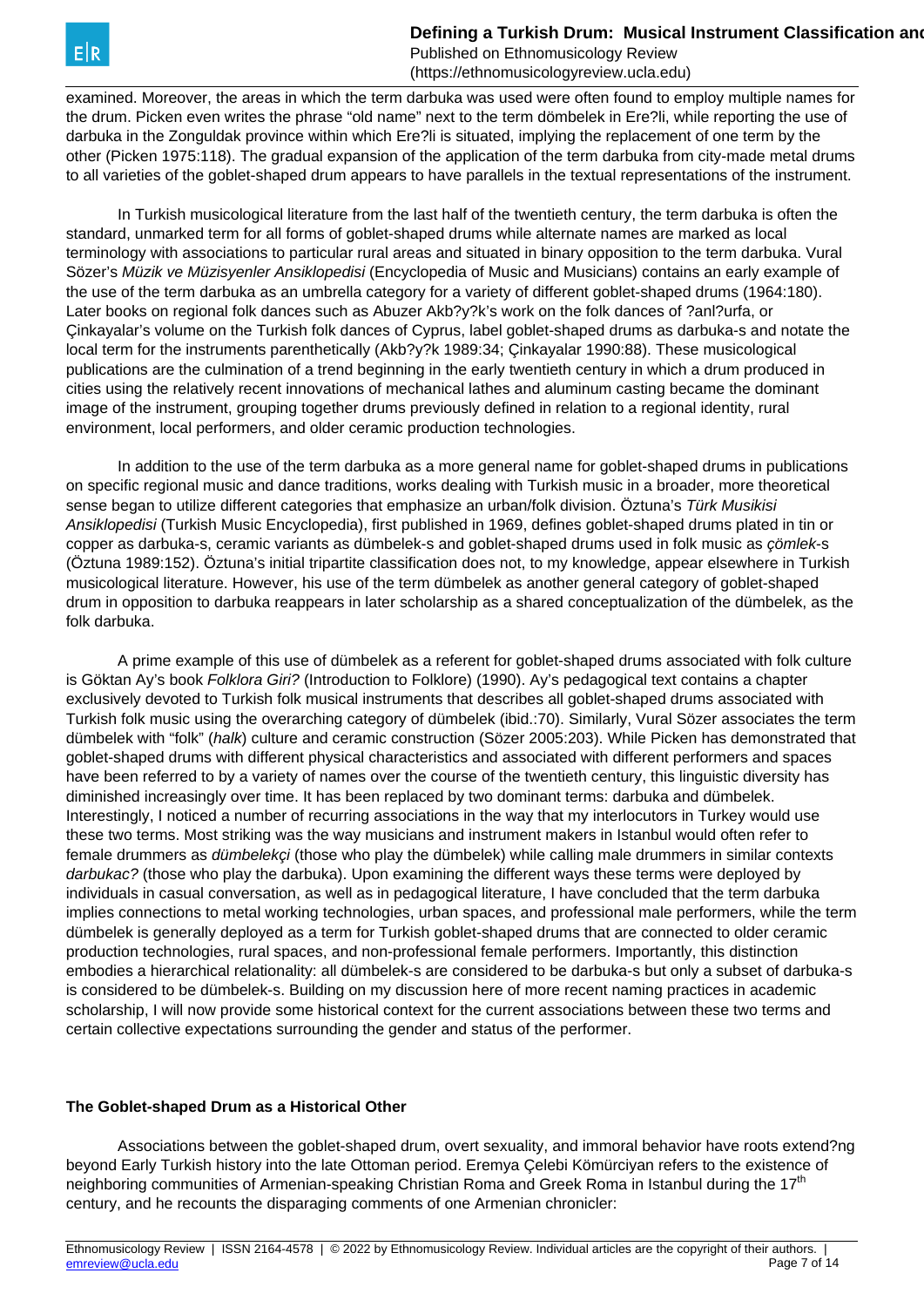

Published on Ethnomusicology Review

(https://ethnomusicologyreview.ucla.edu)

| Bizim po?alar, ekmeklerini al?n terleri ile kazan?rlar; halbuki<br>sizinkiler ellerinde dablaklara, meyhanelerde dola??rlar ve<br>zevk ticareti yaparlar. Yan?k yüreklere ?eftali ver, gele<br>koynuma gir heman gibi aç?k saç?k ?ark?lara sevdal?, garip<br>gençleri tahrik ederek onlar?n kar??s?nda göbek atarlar. | Our Armenian Roma Po?a-s earn their living through sweat, but<br>Greek Romal ply their pleasure trade with drum [dablak] in hand<br>wandering around taverns. They offer a peach to burning hearts, the<br>love-crazed youth with indecent songs such as 'Come to my breast<br>now' and throw their bellies in front of them. |
|-----------------------------------------------------------------------------------------------------------------------------------------------------------------------------------------------------------------------------------------------------------------------------------------------------------------------|-------------------------------------------------------------------------------------------------------------------------------------------------------------------------------------------------------------------------------------------------------------------------------------------------------------------------------|
|                                                                                                                                                                                                                                                                                                                       |                                                                                                                                                                                                                                                                                                                               |

(Kömürciyan 1988:22, translated by Sonia Seeman)

The term *dablak*, here referencing a goblet-shaped drum, is a term that is still used for similar drums in areas of southern and southeastern Turkey, such as in the area of Adana (personal communication, Murat Kaytarm??, May 2008, Istanbul). This is a very early example of how the goblet-shaped drum and its performer are depicted prior to the differentiation between the darbuka and the dümbelek. Here the dablak drum is associated with itinerant Romany musicians, drinking, indecent songs, and highly sexualized dancing.

 Re?ad Koçu's ?stanbul Ansiklopedisi (Istanbul Encyclopedia), a series whose first editions began publication in 1958, is a collection of entries describing the city of Istanbul, and it offers a more recent example of the changing perceptions of the goblet-shaped drum in the mid-twentieth century. The entry on darbuka contains a description of the instrument and says that it is used in Istanbul by the "common people" (avam), and "riffraff" (ayak tak?m?), especially Romany musicians (k?bti sazendeler) (Koçu 1966:4240). While the gender of the performer of the drum is not made explicit in this entry, the subsequent entry for *darbukac? civan?* clearly indicates a "handsome young male" (civan) and is the singular entry discussing a darbukac?, a term meaning one who plays the darbuka (ibid.). The author's depiction of the darbukac? centers on an excerpt of ?ehrengiz poetry, a term that can be translated as "city thriller," referencing a form of poetry that can be traced back to the early tenth century Persian ?ehra?ub poetic tradition. These styles of poetry focus on descriptions of attractive craftsmen and beautiful young boys (Andrews and Kalpakl? 2005:40).

| esnaf güzelleri aras?nda Darbukac? civanlar?na da<br>rastlan?r; ?ehrengiz yollu yaz?lm?? "Hübannamei<br>Neveda" adl? manzum mecmuada Darbukac? civan?<br>?u beyitlerle övülmü?dür: | Darbukac? Civan? - Kalender me?reb ?airler taraf?ndarDarbuka-playing civan - Darbuka-playing civan are also encountered among<br>"?ehrengiz" ad? verilen manzum risalelerle medhedilen the handsome young artisans that were praised by poets of the Kalender<br>dervish order with booklets of verse named "?ehrengiz." A darbuka-playing<br>youth is praised in these couplets from the ?ehrengiz poetry collection<br>"Hübannamei Neveda": |
|------------------------------------------------------------------------------------------------------------------------------------------------------------------------------------|-----------------------------------------------------------------------------------------------------------------------------------------------------------------------------------------------------------------------------------------------------------------------------------------------------------------------------------------------------------------------------------------------------------------------------------------------|
| Darbukac? civan k?bti güzeli                                                                                                                                                       | The darbuka-playing civan, a beautiful gypsy                                                                                                                                                                                                                                                                                                                                                                                                  |
| Sürmesi kudretten gözleri gamzeli                                                                                                                                                  | From the force of his kohl, his eyes are coquettish                                                                                                                                                                                                                                                                                                                                                                                           |
| Siyeh çerde dilber kü?ade me?reb                                                                                                                                                   | A beauty of dark complexion with a loose disposition<br>While he is polite he is also deprived of good manners                                                                                                                                                                                                                                                                                                                                |
| Nazik olsa dahi mahrumi edeb                                                                                                                                                       |                                                                                                                                                                                                                                                                                                                                                                                                                                               |
|                                                                                                                                                                                    | In recounting adventure he is lively and unreserved                                                                                                                                                                                                                                                                                                                                                                                           |
| Nakli macerada ?uhi bi perva                                                                                                                                                       | He has tempted the hard-heartedness of a Sufi                                                                                                                                                                                                                                                                                                                                                                                                 |
| Sofii senkdili eylemi? igva                                                                                                                                                        |                                                                                                                                                                                                                                                                                                                                                                                                                                               |
|                                                                                                                                                                                    |                                                                                                                                                                                                                                                                                                                                                                                                                                               |
|                                                                                                                                                                                    |                                                                                                                                                                                                                                                                                                                                                                                                                                               |
|                                                                                                                                                                                    |                                                                                                                                                                                                                                                                                                                                                                                                                                               |
|                                                                                                                                                                                    |                                                                                                                                                                                                                                                                                                                                                                                                                                               |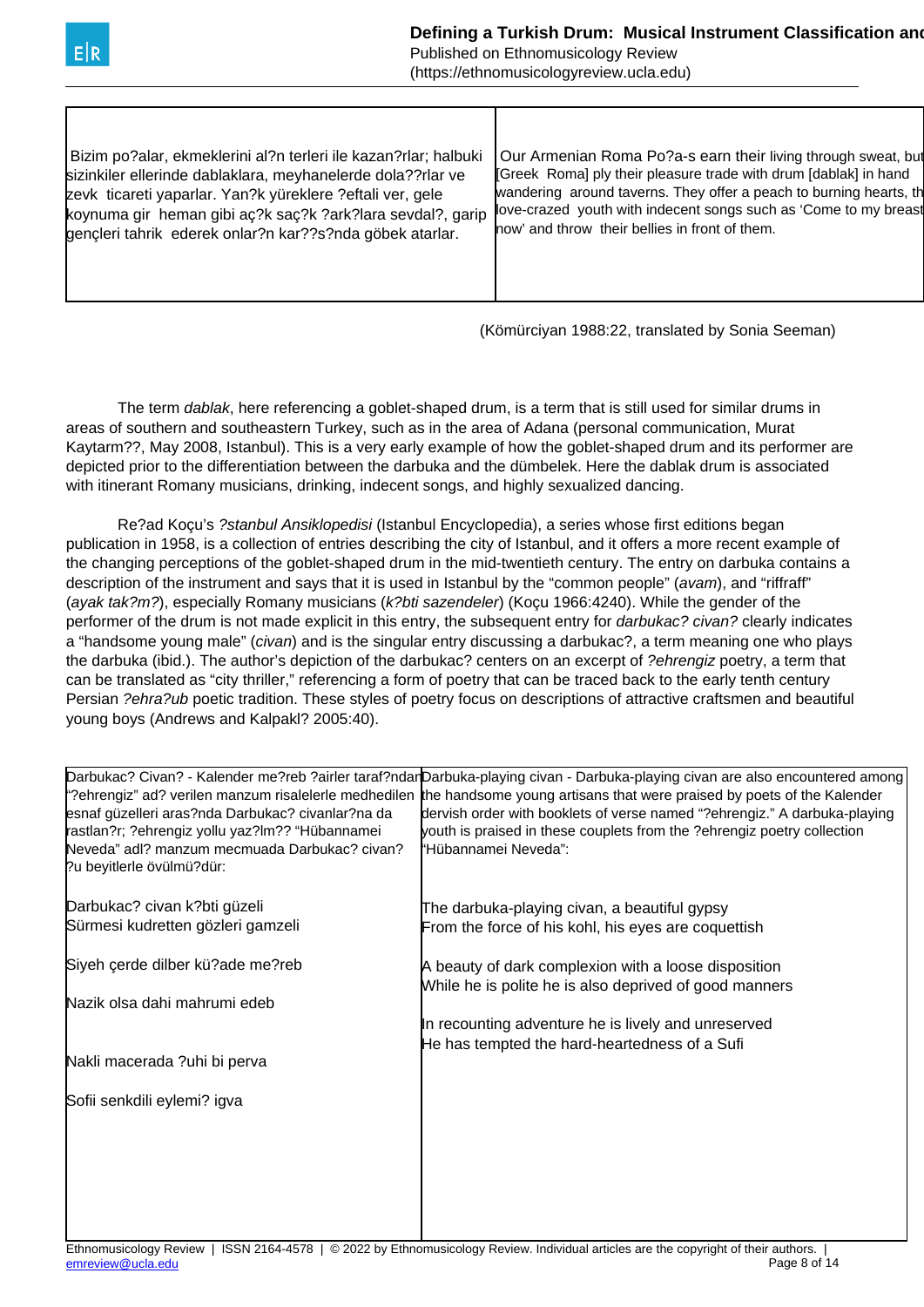

(https://ethnomusicologyreview.ucla.edu)

(Koçu 1966:4240)

While this late Ottoman poem from the collection Hübannamei Neveda quoted by Koçu is a relic of an earlier period in Turkish history, his choice of this poem as the sole depiction of a performer of the goblet-shaped drum indicates the relevance of this representation to the image of the darbuka player in the 1960s, and it demonstrates associations between the darbuka, a marginalized ethnic group, and non-normative expressions of gender and sexuality. In the poem, the handsome young darbuka player is described as "k?bti," which literally means "Coptic," a word whose contemporary meaning references the indigenous Coptic Christians of Egypt. The words "Coptic" and "k?bti" both have roots in the earlier Greek term Aigyptos meaning "Egypt" and it was Egypt that was imagined by many as the homeland of the Roma people (Iskander 2012:11-17; Botros 2006:183). Thus the term here refers to the Roma as the performers of the drum (Gökbilgin 1963:421). The depiction of the darbuka player as Romany, a member of a socially marginalized group in Turkey, codifies the status of both the instrument and performer as Other. At the same time, while the Roma are an ethnic group that is widely (albeit erroneously) regarded as itinerant by Turks and the world at large, this young Romany man is the denizen of a city. In this way, the image chosen by Koçu maintains an association between the darbuka and urban spaces, while also evoking the marginalized identity of a supposedly nomadic people with imagined roots in Egypt.

 In addition to the Romany origins of the handsome young man, the poem further reveals his appearance as "a beauty of dark complexion" (siyeh cerde dilber). The Turkish word dilber is generally used to describe young beautiful women, and kohl is a beauty product typically used by women, however this poetic image presents a break with these normative associations. The darbuka player in this poem is depicted as a male with sexualized feminine attributes, and his "loose disposition" implies a disregard for sexual mores that further codifies his status as Other. Despite these non-normative depictions of beauty, references to immoral behavior, and the objectification and eroticization of the darbuka player as the recipient of the male gaze from both the perspective of the poet and the perspective of the "sufi" character in the poetic narrative who is tempted by his beauty, the darbuka player is nevertheless a male performer. These associations between the darbuka, urban spaces, and male performers frequently reappears in later writings and in verbal discourse. However, as a more rigid dichotomy between the darbuka and dümbelek emerges, it is generally the dümbelek that is articulated to socially marginalized group identities. One interesting example of this dynamic can be observed in the verbal imitation of the sounds of the darbuka and the dümbelek by one Istanbul drum maker.

#### **Difference Expressed Through Musical Sound**

 In 2009, I conducted interviews in Istanbul with men who worked in different areas involving the production, retail sales, and performance of the darbuka. One of these men, Emin, had immigrated to Istanbul from Iskenderun as a young percussionist and was now the proprietor of a small instrument workshop and a successful retail business specializing in percussion instruments. I asked him if the performance technique used with the goblet-shaped drum was different in Turkish villages than it was in Istanbul. He responded through a combination of conversation and verbal imitation of drumming, portraying the rhythm first in village style and then in the style characteristic of Istanbul city drummers. The former demonstrated a very straightforward, unornamented rhythm with the syllables "düm-lege düme-leg düme düme leg lege."

This was followed by a verbal imitation of Istanbul technique that was spoken much more sharply and employed some ornamentation as well as a hard rhythmic breathing that added energy to the demonstration. In this second demonstration, he used the syllables "düm" and "tek" which are the syllables normally associated with the bass and treble strokes in contemporary Turkish art and folk music traditions.

 As I watched him demonstrate this second style of drumming, I told him that it appeared to be a cleaner technique with more embellishments. He responded:

| <b>Emin:</b> —tabii, kad?nlar, kad?nlar böyle çalar veya bacak aras? |                                                                     |
|----------------------------------------------------------------------|---------------------------------------------------------------------|
| böyleTepsi çalarlard?, tepsi. Bak?r tepsi, alüminyum tepsi.—         |                                                                     |
|                                                                      |                                                                     |
|                                                                      |                                                                     |
|                                                                      | <b>Emin:</b> —of course, women, women they play like this [--he pau |
|                                                                      |                                                                     |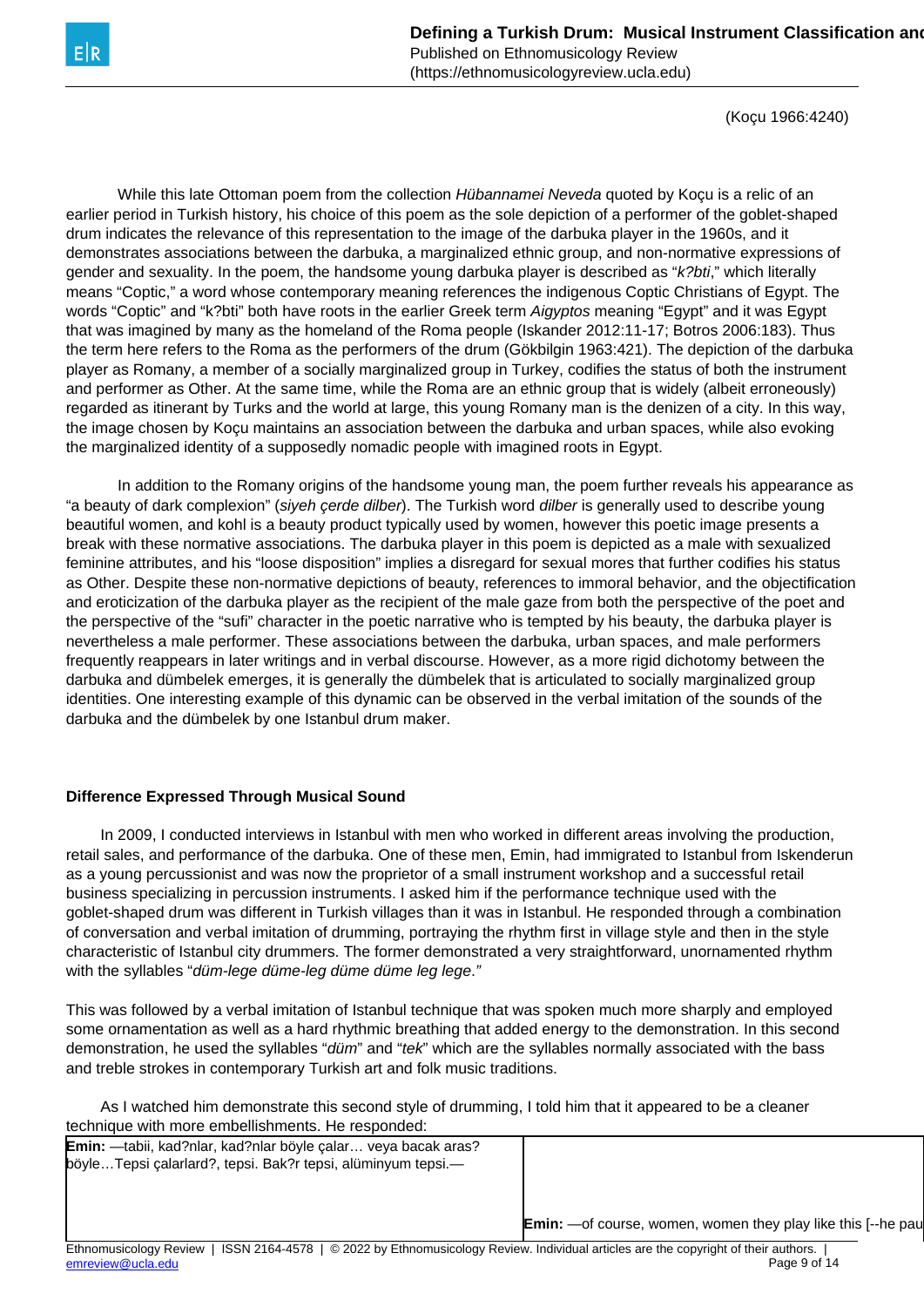| E R | Defining a Turkish Drum: Musical Instrument Classification and<br>Published on Ethnomusicology Review<br>(https://ethnomusicologyreview.ucla.edu) |  |
|-----|---------------------------------------------------------------------------------------------------------------------------------------------------|--|
|     | "drums" with voice--] or between their legs like this. [--he "drums<br>again--] They played the serving tray. Copper trays, aluminum t            |  |

(interview, Emin Bolat, 13 August 2009, Istanbul)

This shift in focus to women clearly indicates that Emin associated women with village drumming. I asked him why there were so few women that played the goblet-shaped drum in Istanbul compared to Turkish villages. In response, he gave a candid depiction of female village drummers that distinguished them from urban male darbuka players, characterizing them as "alayl?" or "skilled but uneducated."

| players, characterizing them as alayr: or sitilica but difeducated. |                                                                    |
|---------------------------------------------------------------------|--------------------------------------------------------------------|
| Emin: - birinden bir?ey görmemi?ler. Teknik ö?renmemi?ler. Ses      | <b>Emin:</b> —they don't see anything from anyone else. They don't |
| c?karm??lar. Ritim tutmu?lar yani.                                  | technique. They make the sound. They play the rhythm, yani.        |
|                                                                     |                                                                    |
| <b>Emin:</b> Onun için alayl? denir. Anlad?n m?, alayl?? Okumam??   | <b>Emin:</b> Because of this they are alay!? [skilled but withou   |
| vani.                                                               | education]. You understand alayl?? They haven't studied.           |
| 1.                                                                  |                                                                    |
|                                                                     | <b>Emin:</b> They haven't studied at university. They haven't be   |
| <b>Emin:</b> - üniversite okumam??. 1?? lise okumam??. Kendi        | high school. They learn to play the song rhythms by ear.           |
| kafas?ndan kula?? duyarak. Ona ritim tutmu? ?ark?.                  |                                                                    |
|                                                                     |                                                                    |

(ibid.)

 It is worth noting here that when describing his own abilities as a percussionist and instrument maker, Emin also claimed that he had had no teacher or formal training, and had learned through imitation and individual study. At times in our conversation this even appeared to be a source of pride for him. In contrast, he characterized the imitative learning of the female village drummer as alayl? and without technique, terms that he never used when referring to himself. His explanation, while obviously not ill intentioned, points to the way in which the similar behavior of the female village musician and the male city musician are interpreted differently through the lenses of their constructed representations. The female dümbelek player is constructed as the non-professional participant in a form of recreation, who has learned to play the drum through a form of imitation that is too superficial for the transmission of true "technique," while the male darbuka player is seen as a professional musician who may gain proper technique through imitation and other auto-didactic methods.

 This dichotomy between the darbuka and dümbelek emerged repeatedly during my interviews with several prominent darbuka players and instrument makers in Istanbul between 2007 and 2011 as well as through representations of the performers associated with these instruments. This association between women and village drumming in Turkey is common, and it also influences the meaning of dümbelek, which is often understood as the village darbuka, and therefore a woman's darbuka. In this context, the goblet-shaped drum is articulated to concepts of place (urbanity/village-ness), gender (masculinity/femininity) and language (darbuka/dümbelek) as well as notions of professionalism and musicality that distinguish the darbuka player from the dümbelek player.

 One important distinction between the female dümbelek player and the male darbuka player is how the notion of vocation is associated with each role. While a certain number of Turkish women are professional or semiprofessional musicians who sing and perform with the dümbelek drum and other percussion instruments at village weddings (see Reinhard 1990; Ziegler 1990), female dümbelek players are typically characterized as amateur or non-professional musicians, if they are considered to be musicians at all. This is in contrast to the clear identity of the urban male darbuka player as musician, exemplifying how the social logic of vocation can reinforce the subaltern status of women through the collective expectations surrounding the instrument, as Pierre Bourdieu has suggested (2001:57).

#### **Traces of Meaning in Language**

 While the use of the terms darbuka and dümbelek in reference to musical performance demonstrate how different imagined performers are embedded in gendered hierarchies of power, other uses of the term dümbelek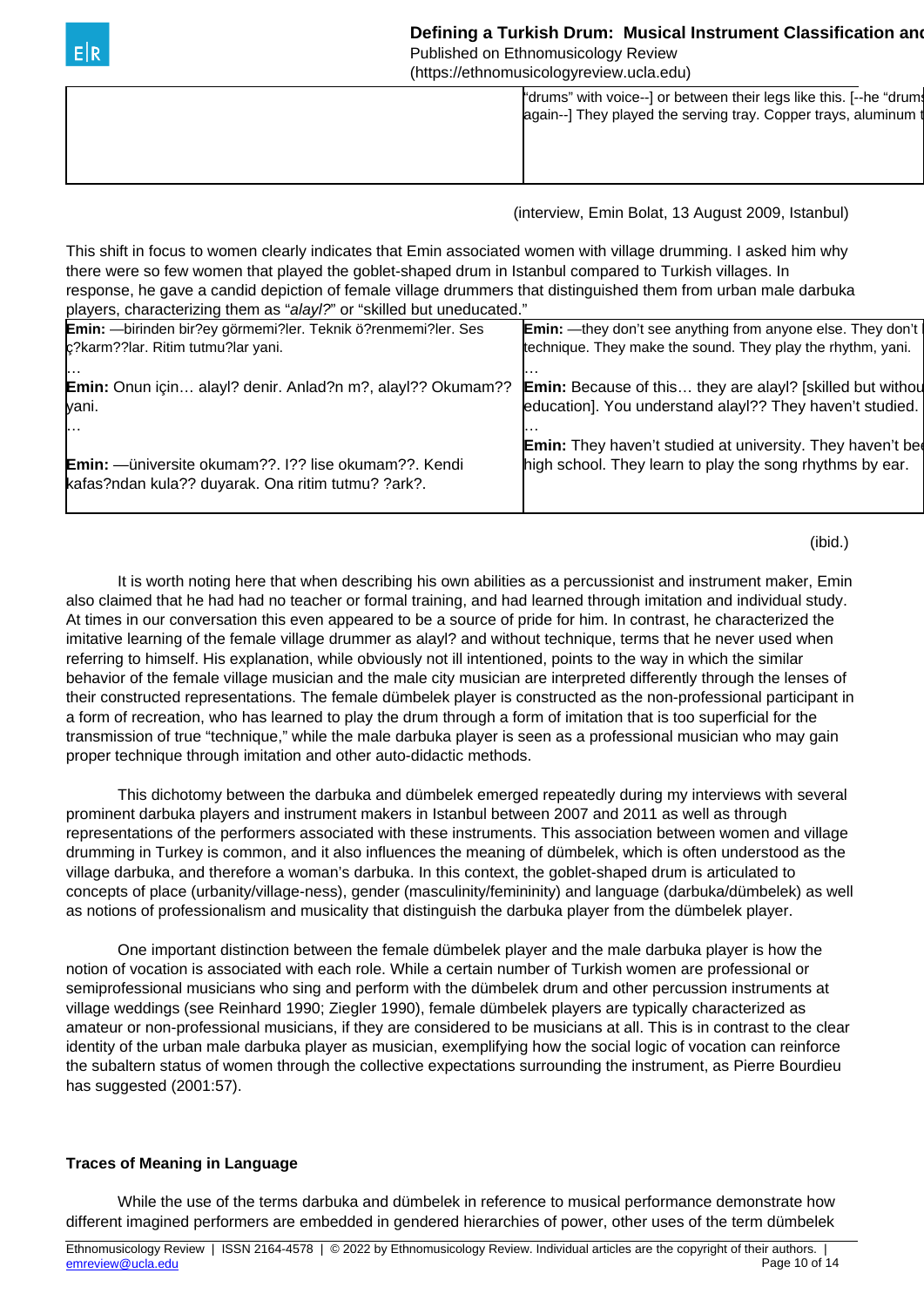<span id="page-10-0"></span>

## **Defining a Turkish Drum: Musical Instrument Classification and Politics of Politics and Politics and Politics**

Published on Ethnomusicology Review (https://ethnomusicologyreview.ucla.edu)

| reveal an even more deeply rooted set of negative connotations. ?stanbul Ansiklopedisi contains no mention of the |                                                                              |
|-------------------------------------------------------------------------------------------------------------------|------------------------------------------------------------------------------|
| dümbelek as an instrument, but instead describes the use of the word as an insult:                                |                                                                              |
|                                                                                                                   | Dümbelek - In folk vernacular it is used to mean abdal <sup>34</sup> or egot |
|                                                                                                                   | for example:                                                                 |
| Dümbelek - Halk argosunda "Abdal", "Enâi" anlamlar?nda kullan?l?r,                                                |                                                                              |
| misaller:                                                                                                         |                                                                              |
|                                                                                                                   | One asks while passing by a friend on the street:                            |
| Arkada??na sokakdan geçen birini göstererek sorar:                                                                | --Who is this stuck up guy?                                                  |
| --Kim bu kasalak herif                                                                                            | --He is one of the dümbeleks!                                                |
| --Dümbele?in biri!                                                                                                |                                                                              |
|                                                                                                                   | "Smart aleck dümbelek" is also said of those trying to anno                  |
| Akl?n?n almad???, idrakinin yetmedi?i i?lere kar??an, fikir                                                       | an idea, interfering with work that they don't appreciate or                 |
| beyan?na kalk??anlara da "Ukala dümbele?i" denilir.                                                               | understand.                                                                  |
|                                                                                                                   |                                                                              |
|                                                                                                                   |                                                                              |
|                                                                                                                   | The use of this word to mean "catamite" (an object of sexual                 |
| K?ymetli dil bilgini Ferid Devellio?lu "Türk Argosu" isimli eserinde                                              | perversion) is also recorded in philologist Ferid Devellio?lu's wo           |
| bu kelimenin "me'bun" (mef'ul cinsi sap?k anlam?nda[)] da                                                         | "Türk Argosu""; We haven't heard this meaning used in folk                   |
| kullan?ld???n? kaydediyor; biz ne halk a?z?nda ne de p?rp?r?                                                      | vernacular, or in the vernacular of dissolute vagrants or gangste            |
| haneberdu?lar, apa?lar a?z?nda bu anlamda kullan?ld???n?                                                          |                                                                              |
| i?itmedik.                                                                                                        |                                                                              |
|                                                                                                                   |                                                                              |
|                                                                                                                   |                                                                              |
|                                                                                                                   |                                                                              |

(Koçu 1968:4818)

While the complete absence of any reference to the dümbelek drum in a work focused on urban life is unsurprising considering associations between the term dümbelek and rural spaces, this entry describing the dümbelek as a derogatory term, completely divorced from its musical context, is surprising. This is a noteworthy example of the construction of difference through a linguistic mechanism. In this case, not only has the name darbuka been attributed to the goblet-shaped drum in its new urban context, but also the older term dümbelek has been rebranded as an insult divorced from its musical context, and more firmly articulated to negative sexual connotations. Türkçenin Argo Sözlü?ü (The Turkish Slang Dictionary) contains a similar entry for the term dümbelek with three distinct definitions (Püsküllüo?lu 2004). The first definition equates dümbelek with the terms "undiscerning" (anlay??s?z), "stupid" (aptal), "gullible" (bön) and "foolish" (sersem) (ibid.:65, translation by author). The second definition takes dümbelek to mean a submissive male homosexual, and the third meaning of dümbelek is a pimp (ibid.). In addition to these definitions for the term dümbelek, Püsküllüo?lu's more recent work contains the entry "dümbelek çalmak," which literally means "to play the dümbelek". According to Püsküllüo?lu this phrase means "to tell a lie" or "to act like one doesn't know something" (ibid.).

One younger Turkish man I spoke with about the slang use of dümbelek presented a slightly different meaning for the term (personal communication, Cumali Özcan, January 2012, Austin, Texas). He painted a hypothetical scenario in which a good friend had made plans with him to go out for a night on the town and at the last minute called him up and canceled with a lame excuse. "Come on, don't be a dümbelek!" (Yani dümbelek yapma!) his friend might have replied. The meaning here may be translated roughly as "don't be a jerk!" While the use of the term dümbelek in this way is regarded as somewhat old fashioned and is more likely to be used by older generations of Turks, its meaning appears to be widely understood. Despite the fact that some of the negative significations of the term are no longer in common use, the term dümbelek carries with it associations to ineptitude and crudeness in the image of the unsophisticated and amusical dümbelek player.

 These lingering associations of meaning are akin to what Derrida referred to as the "trace" of a linguistic sign, or the history of a sign (i.e. all of its past significations), which remains associated to the sign in any new context. In Of Grammatology, Derrida expands on Saussure's argument that signs are understood through their difference to other signs within the same system and thus implicitly reference them. He refers to this form of implicit signification as a "trace" and claims that "[t]he (pure) trace is différance" (Derrida 1974:62). As Arthur Bradley notes, this term "différance" combines two senses of the French verb "différer" implying senses of both "differing" and "deferring": "On the one hand, it signifies the way in which any sign is extended or spread out across space in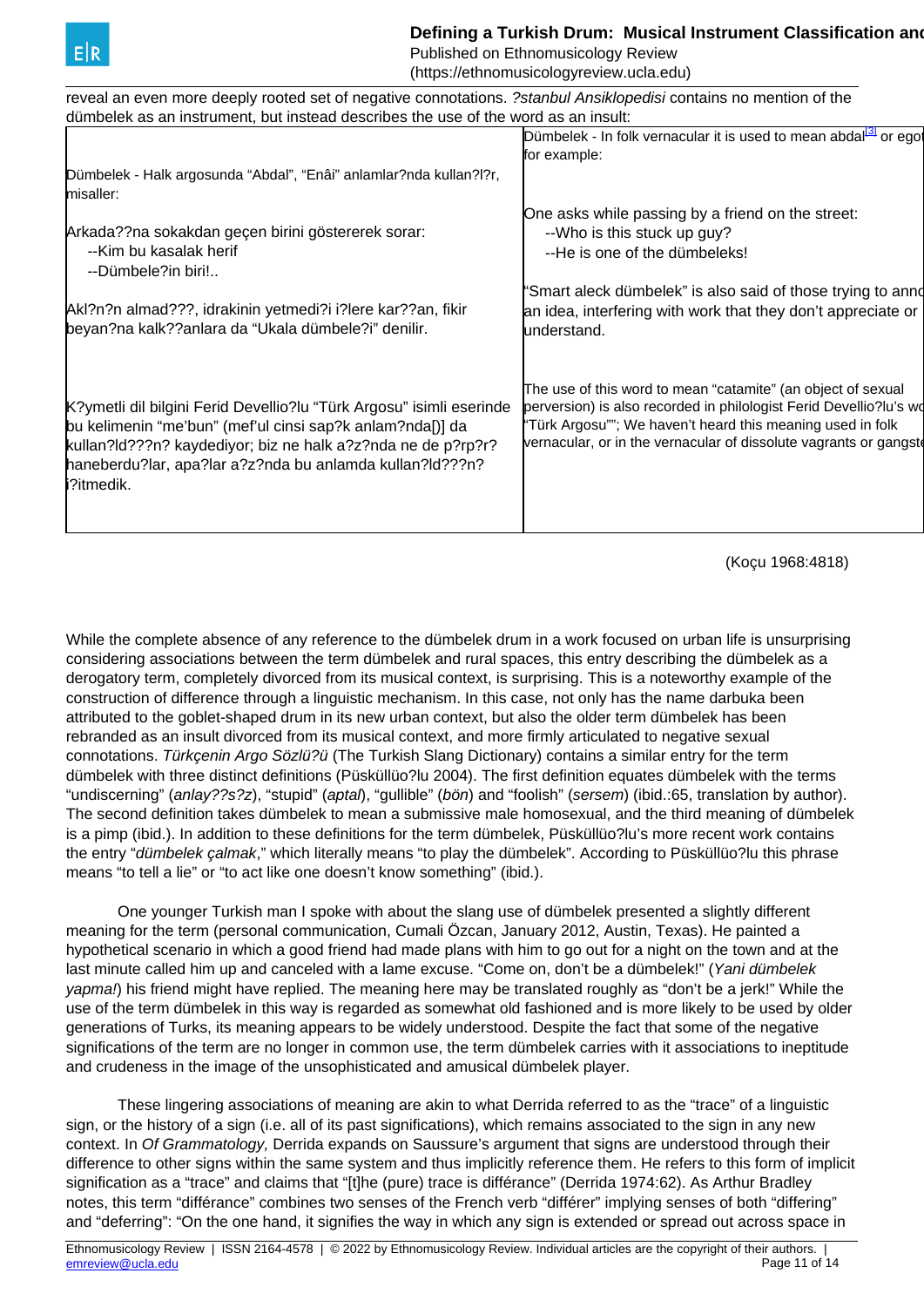

the sense that its identity necessarily refers to other elements that exist alongside it in the system. On the other, it connotes the way in which any sign is deferred or postponed in time in the sense that its identity always refers to elements that exist before or after it in the linguistic system" (Bradley 2008:70–71). This temporal deferment, which is referred to by Bradley, is present in the semantic evolution of the goblet-shaped drum. While the more overt negative significations of the term dümbelek have receded from public consciousness, the trace of these associations lingers and is reinforced by articulations to other marginalized groups and socially condemned actions.

#### **Conclusion**

 What is the difference between a darbuka and a dümbelek? In order to answer this question, one might appeal to the writings of Turkish folklorists and music researchers who provide a roughly similar set of physical characteristics and extramusical associations that distinguish each instrument. One might instead appeal to the depictions of the instruments in popular literature and poetry, or to the spoken opinions of musicians and instrument makers and their performative expression of imagined sounds. What becomes apparent when the practices of classification and representation in each of these contexts are examined together is that the articulations between the term darbuka and notions of urbanity, masculinity, and professionalism, as well as between dümbelek and notions of village life, femininity, and amateurism, permeate each set of discourses. In this instance, a focus on either observer-imposed or culture-emerging classifications schemes would obscure how these semantic articulations transcend each context and are implicated in a much broader cultural politics. Sherry Ortner (1974) has argued that the root of the subjugation of women across cultures may be tied to the persistent association of women with nature, as opposed to culture. Understood in this light, the conceptualization of the darbuka and the dümbelek as two different musical instruments reinforces a gender hierarchy in which darbuka is more closely linked to culture and dümbelek to nature.

 The particular meanings and acts of classification that I have surveyed in this study have been those of only male scholars, performers, and instrument makers. Therefore, these classificatory practices should be understood as part of a larger cultural dialectic between what Michel de Certeau has identified as the "strategies" of empowered groups that seek to reinforce structures of power, and the "tactics" of disempowered groups, in this case women, that continually adapt and sometimes act to resist these dominant structures (de Certeau 1984). In order to gain a more complete understanding of how these gendered hierarchies are both maintained and contested, it will be necessary to conduct further research, especially ethnographic research that focuses on the perspectives of female drummers.

 The dichotomy between darbuka and dümbelek is part of a larger process of differentiation that exerts what Ruth Solie refers to as a "strong and virtually subliminal influence on the ways we position and interpret groups of people, their behavior, and their works" (Solie 1995:11). While Mrázek has rightly drawn our attention to the way in which musical instruments "grow from and into human lives and worlds differently" (2008:59), we should not forget the agentive strategies that direct this growth, including the role of nomenclature in perpetuating gender or class-based marginalization. When the conceptualization and categorization of musical instruments are understood as social strategies, we see how the distinctions between instruments are shaped by the agendas and worldviews of individuals out of a multitude of possibilities. By acknowledging the ways in which the classification of any musical instrument reflects the structural inequalities of the society from which that classification emerges, we may begin to identify and perhaps resist one of the many strong and virtually subliminal influences through which these social hierarchies are formed and maintained.

#### **References**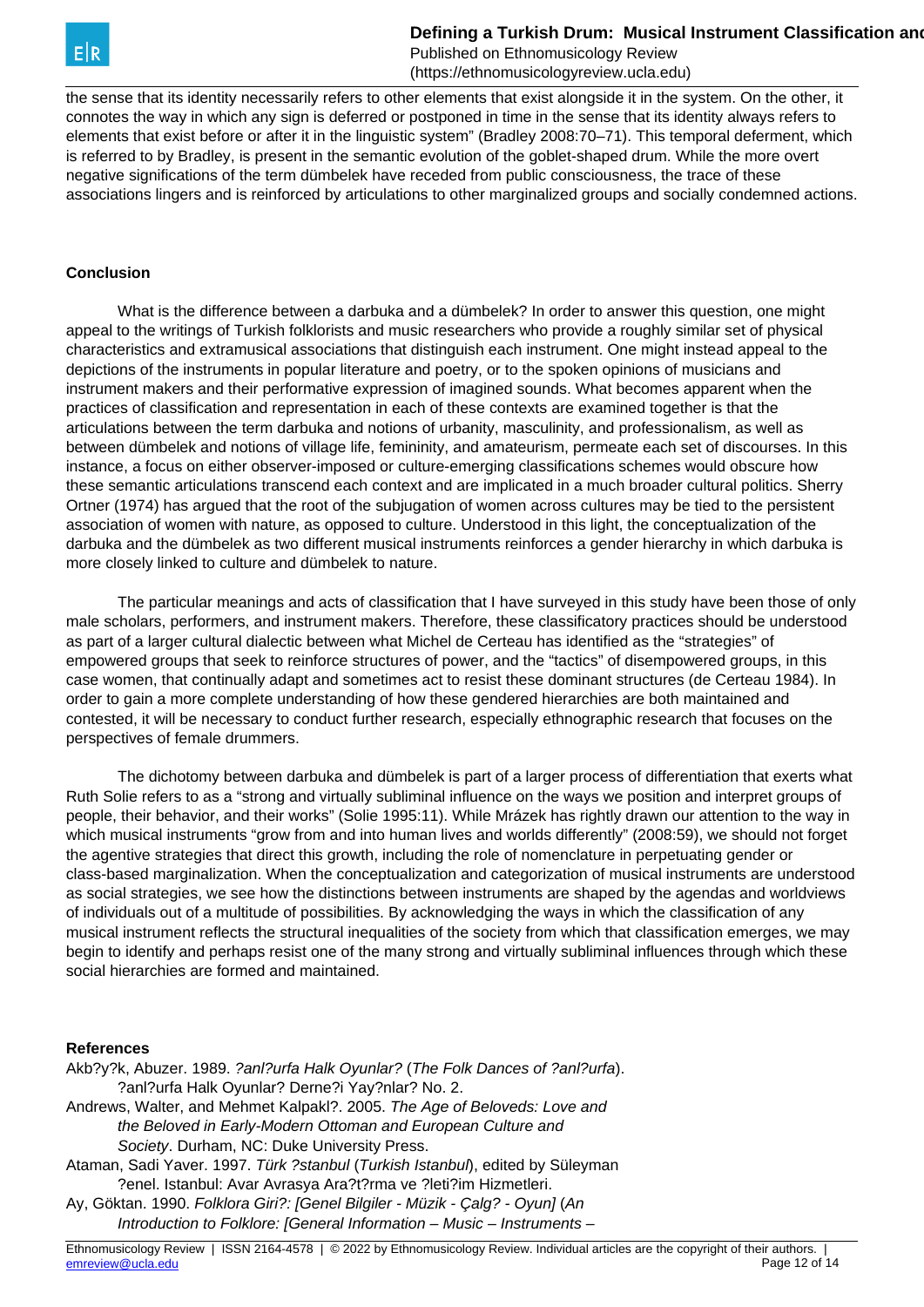Published on Ethnomusicology Review

| (https://ethnomusicologyreview.ucla.edu)                                                                                                           |  |
|----------------------------------------------------------------------------------------------------------------------------------------------------|--|
| Dance]). Istanbul: ?TU Türk Musikisi Devlet Konservatuar?.<br>Bates, Eliot. 2012. "The Social Life of Musical Instruments." Ethnomusicology        |  |
| 56(3):363-395.                                                                                                                                     |  |
| Botros, Ghada. 2006. "Religious Identity as an Historical Narrative: Coptic                                                                        |  |
| Orthodox Immigrant Churches and the Representation of History."                                                                                    |  |
| Journal of Historical Sociology 19(2):174-201.                                                                                                     |  |
| Bourdieu, Pierre. 2001. Masculine Domination. Stanford, CA: Stanford                                                                               |  |
| University Press.<br>Bradley, Arthur. 2008. Derrida's of Grammatology: An Edinburgh Philosophical                                                  |  |
| Guide. Edinburgh: Edinburgh University Press.                                                                                                      |  |
| de Certeau, Michel. 1984. The Practice of Everyday Life. Berkeley: University of                                                                   |  |
| California Press.                                                                                                                                  |  |
| Çinkayalar, Erbil. 1990. K?br?s Türk Halk Oyunlar? (The Turkish Folk Dances of                                                                     |  |
| Cyprus). Lefo?a, Cyprus: K.K.T.C. Milli E?itim ve Kültür Bakanl???.                                                                                |  |
| Derrida, Jaques. 1974. Of Grammatology. Translated by Gayatri Chakravorty.                                                                         |  |
| Baltimore, MD: John Hopkins University Press.                                                                                                      |  |
| Gazimihal, Mahmut. 1975. Türk Vurmal? Çalg?lar? (Turkish Percussion                                                                                |  |
| Instruments). Ankara: Ankara Üniversitesi Bas?mevi.                                                                                                |  |
| Gökbilgin, M. Tayyib. 1963. "Çingeneler" ("Gypsies") In ?slam Ansiklopedisi                                                                        |  |
| (The Encyclopedia of Islam), Vol. 3, edited by Adnan Ad?var, A. Ate?,                                                                              |  |
| C. Baysun, B. Darkot, and R. Arat, 420-426. Istanbul: Millî E?itim<br>Basimevi.                                                                    |  |
| Hassan, Scheherazade. 1999. "Musical Instruments in the Arab World." In The                                                                        |  |
| Garland Encyclopedia of World Music, Vol. 6 (The Middle East), edited                                                                              |  |
| by Virginia Danielson, Scott Marcus, and Dwight Reynolds, 416-420.                                                                                 |  |
| New York: Routledge.                                                                                                                               |  |
| von Hornbostel, Eric, and Curt Sachs. 1961 [1905]. "Classification of Musical                                                                      |  |
| Instruments: Translated from the Original German by Anthony Baines                                                                                 |  |
| and Klaus P. Wachsmann." Galpin Society Journal 14:3-29.                                                                                           |  |
| Iskander, Elizabeth. 2012. Sectarian Conflict in Egypt. Coptic Media, Identity                                                                     |  |
| and Representation. New York: Routledge.                                                                                                           |  |
| Kartomi, Margaret. 2001. "The Classification of Musical Instruments: Changing<br>Trends in Research from the Late Nineteenth Century, with Special |  |
| Reference to the 1990s." Ethnomusicology 45(2):283-314.                                                                                            |  |
| Koçu, Re?ad. 1966. ?stanbul Ansiklopedisi (Encyclopedia Istanbul), Vol. 8.                                                                         |  |
| Istanbul: ?stanbul Ansiklopedisi ve Ne?riyat Kollektif ?irketi.                                                                                    |  |
| -. 1968. ?stanbul Ansiklopedisi (Encyclopedia Istanbul), Vol. 9. Istanbul:                                                                         |  |
| ?stanbul Ansiklopedisi ve Ne?riyat Kollektif ?irketi.                                                                                              |  |
| Kömürciyan, Eremya Çelebi. 1988. Istanbul Tarihi XVII. As?rda Istanbul                                                                             |  |
| (Istanbul History XVII. The Istanbul Era). Istanbul: Eren.                                                                                         |  |
| Marcus, Scott. 2007. Music in Egypt. New York: Oxford University Press.                                                                            |  |
| Mrázek, Jan. 2008. "Xylophones in Thailand and Java: A Comparative                                                                                 |  |
| Phenomenology of Musical Instruments." Asian Music 39(2):59-107.<br>Ortner, Sherry. 1974. "Is Female to Male as Nature is to Culture?" In Woman,   |  |
| Culture and Society, edited by Michelle Rosaldo and Louise Lamphere,                                                                               |  |
| 68-87. Stanford, CA: Stanford University Press.                                                                                                    |  |
| Öztuna, Y?lmaz. 1989. "Darbuka". <i>Türk Musikisi Ansiklopedisi</i> (The                                                                           |  |
| Encyclopedia of Turkish Music), Vol. 1, edited by Y?Imaz Öztuna.                                                                                   |  |
| Istanbul: Milli E?itim Bas?mevi.                                                                                                                   |  |
| Picken, Laurence. 1975. Folk Musical Instruments of Turkey. London: Oxford                                                                         |  |
| University Press.                                                                                                                                  |  |
| Püsküllüo?lu, Ali. 2004. Türkçenin Argo Sözlü?ü (The Slang Terms of Turkish).                                                                      |  |
| Ankara: Arkada? Yay?nevi.                                                                                                                          |  |
| Racy, Ali Jihad. 1994. "A Dialectical Perspective on Musical Instruments: The                                                                      |  |
| East-Mediterranean Mijwiz." Ethnomusicology 38(1):37-57.                                                                                           |  |
| Rancier, Megan. 2014. "The Musical Instrument as National Archive: A Case<br>Study of the Kazakh Qyl-qobyz." Ethnomusicology 58(3):79-404.         |  |
| Reinhard, Ursula. 1990. "The Veils Are Lifted: Music of Turkish Women." In                                                                         |  |
| Music, Gender, and Culture, edited by Marcia Herndon and Susanne                                                                                   |  |
|                                                                                                                                                    |  |